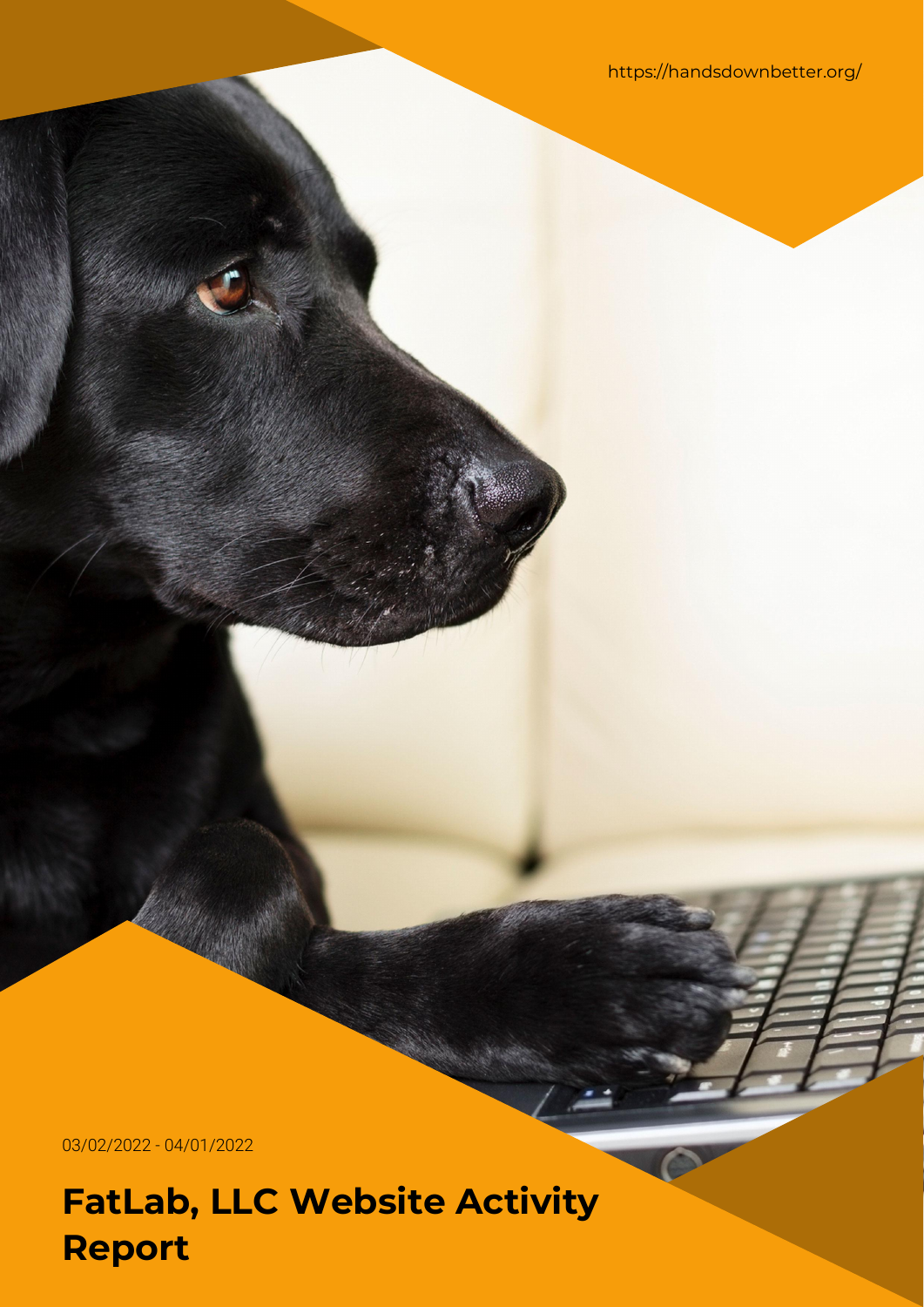As part of our maintenance plans we monitor and make regular software updates to website. This report for the last 30 days will provide a list of updates made, database optimizations, performance details, found security issues and general analytics.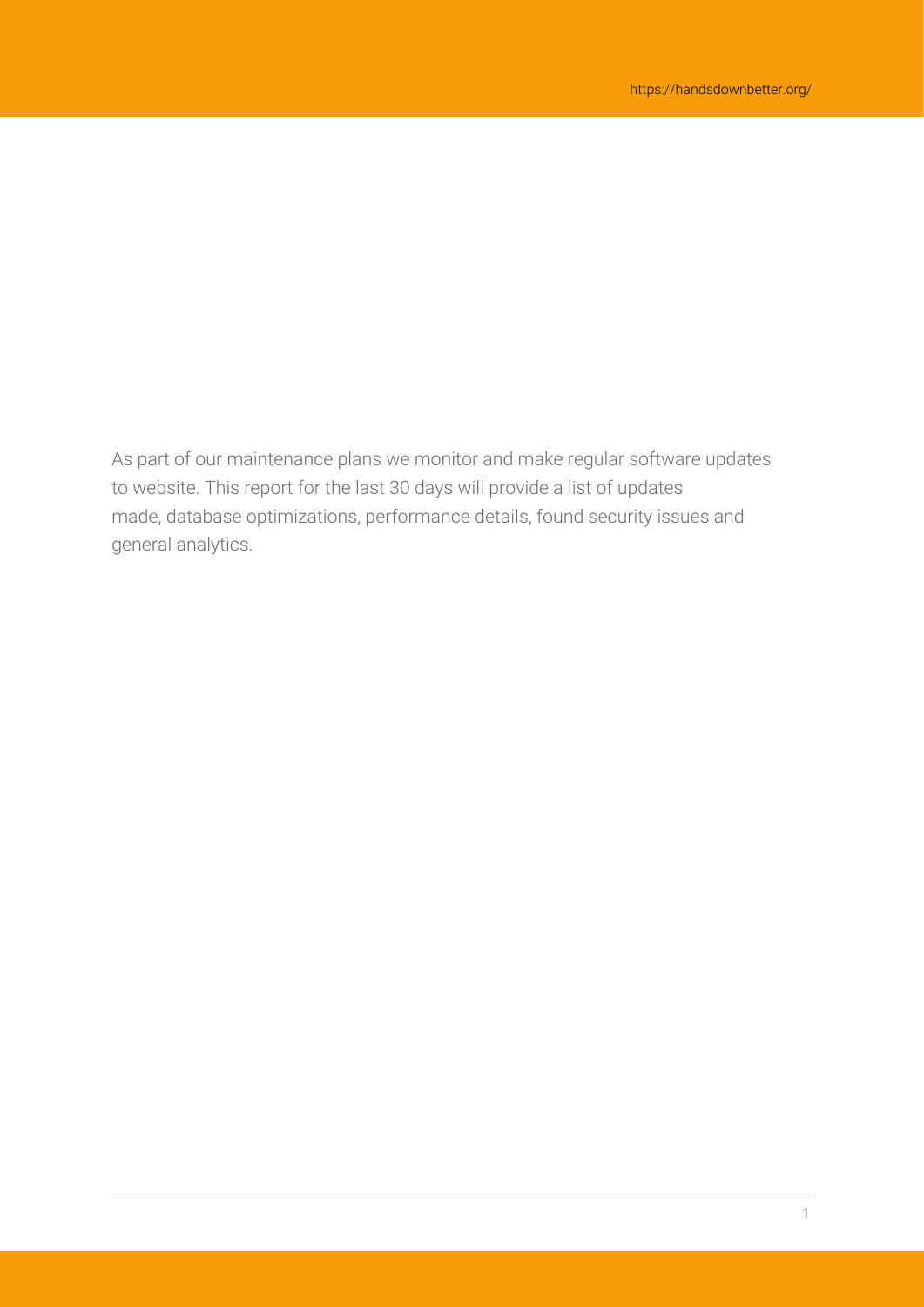## **OVERVIEW**



Website: https://handsdownbetter.org/ IP Address: 151.139.128.10 WordPress Version: 5.9.3



## **UPDATES**

Updates performed: 12



### **PERFORMANCE**

PageSpeed score: 100; YSlow score: 96



### **SECURITY**

Your website is safe



#### **ANALYTICS**

4.5% average increase in sessions in the previous period



#### **BACKUPS**

Backups created: 90; Latest one on: 04/12/2022 0:03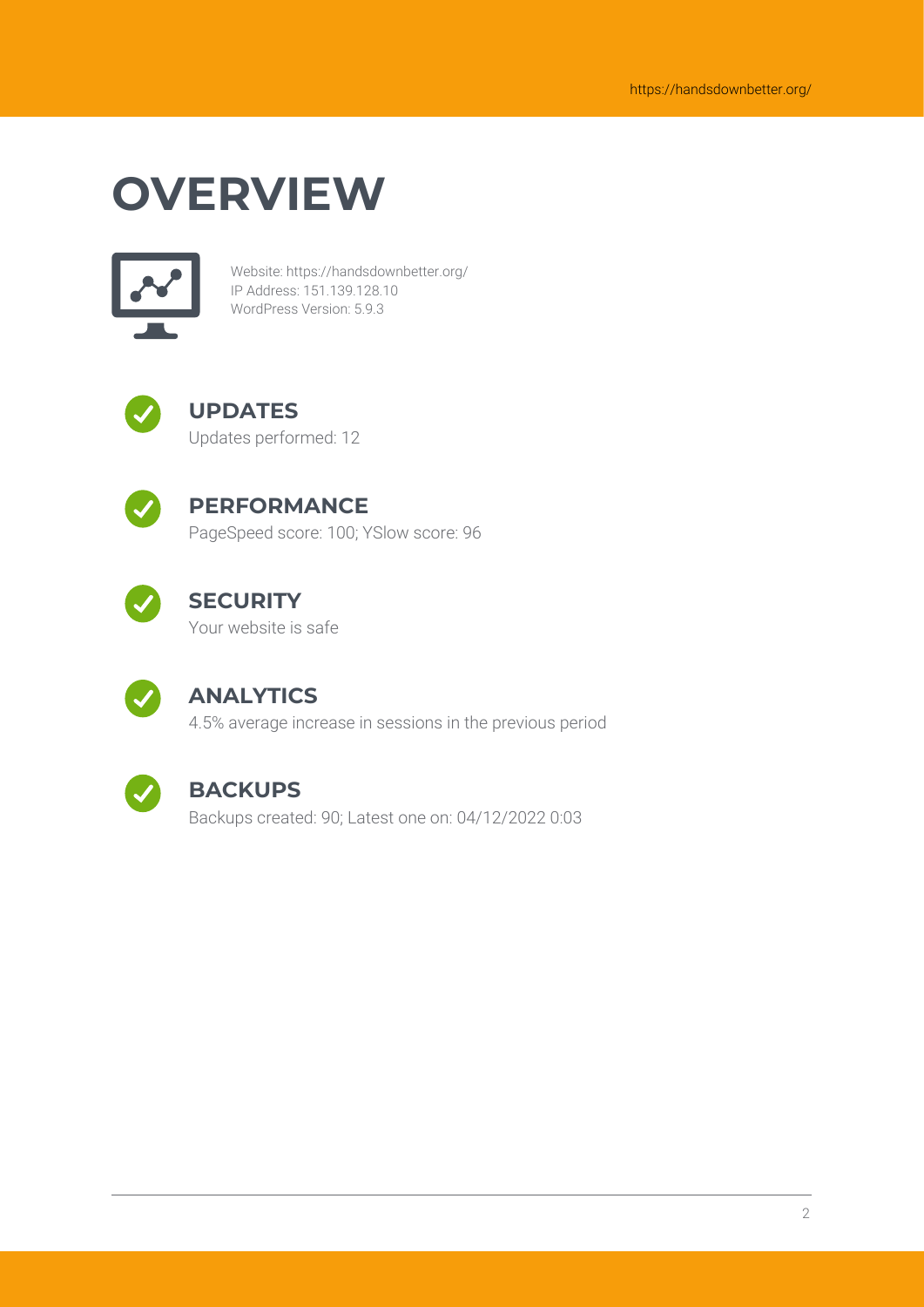## **UPDATES**



Total updates performed: **12** *03/02/2022 to 04/01/2022*

#### OVERVIEW

Plugin updates

**11**

WordPress updates

## UPDATES HISTORY (1/2)

| Plugin name                |        | Plugin version |                      | Date       |
|----------------------------|--------|----------------|----------------------|------------|
| Yoast SEO Premium          | 18.1   |                | $\rightarrow$ 18.2.1 | 03/28/2022 |
| Yoast SEO                  | 18.3   |                | $\rightarrow$ 18.4.1 | 03/28/2022 |
| Ivory Search               | 5.4.4  |                | $\rightarrow 5.4.5$  | 03/28/2022 |
| Advanced Custom Fields PRO | 5.12   |                | $\rightarrow 5.12.1$ | 03/28/2022 |
| Site Kit by Google         | 1.69.0 | $\rightarrow$  | 1.70.0               | 03/16/2022 |
| Yoast SEO                  | 18.2   | $\rightarrow$  | 18.3                 | 03/10/2022 |
| <b>WP Rocket</b>           | 3.10.8 | $\rightarrow$  | 3.10.9               | 03/10/2022 |

**1**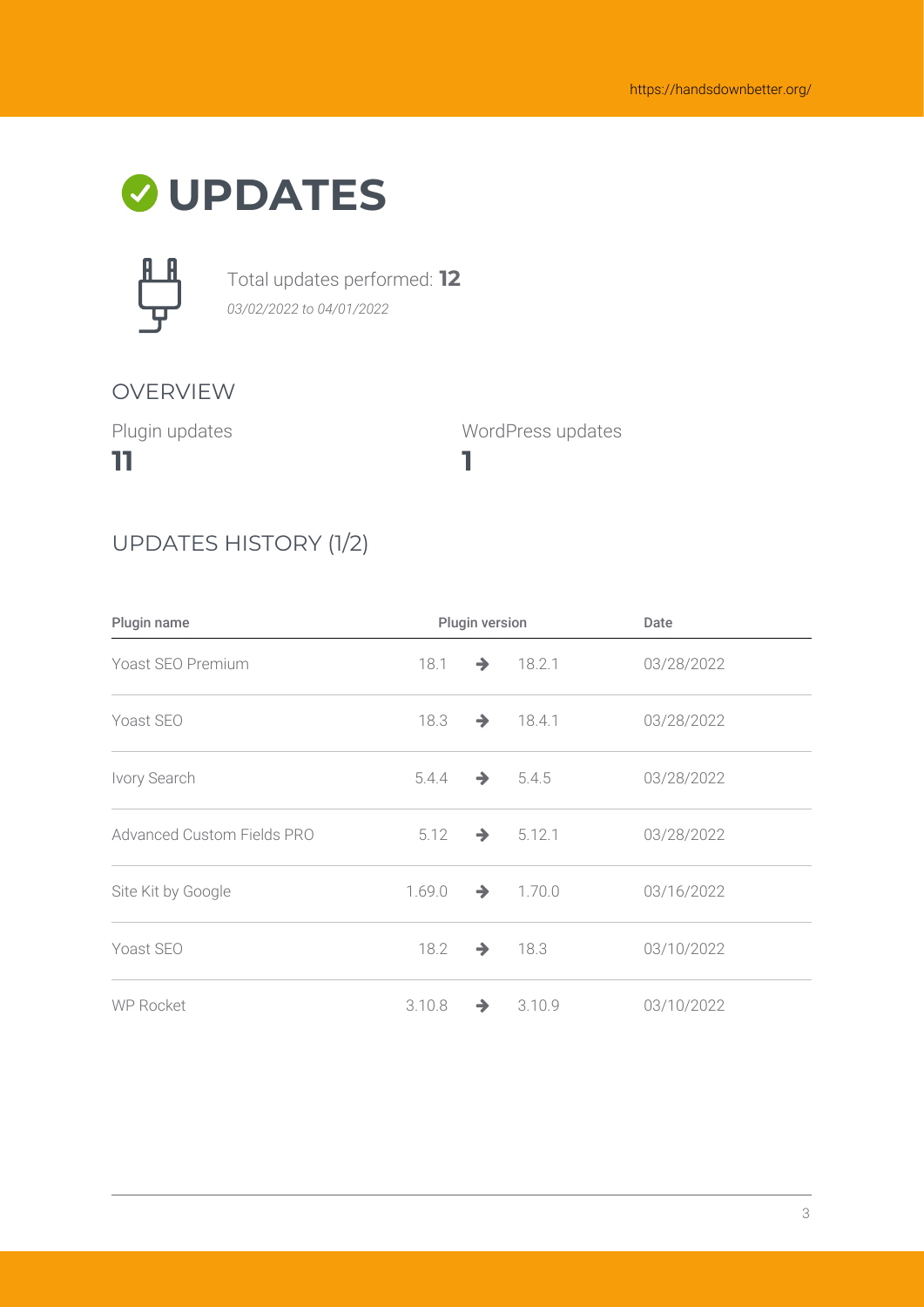## UPDATES HISTORY (2/2)

| Plugin name                                           |        | <b>Plugin version</b> |        | Date       |
|-------------------------------------------------------|--------|-----------------------|--------|------------|
| <b>NextGEN Gallery</b>                                | 3.18   | $\rightarrow$         | 3.23   | 03/03/2022 |
| Site Kit by Google                                    | 1.68.0 | →                     | 1.69.0 | 03/03/2022 |
| MalCare Security - Free<br>Malware Scanner, Protectio | 4.67   | $\rightarrow$         | 4.77   | 03/03/2022 |
| Ivory Search                                          | 5.4.2  |                       | 544    | 03/03/2022 |

| WordPress                | <b>WordPress version</b> |  | Date  |            |
|--------------------------|--------------------------|--|-------|------------|
| $\overline{\phantom{a}}$ | 5.8.3                    |  | 5.9.1 | 03/03/2022 |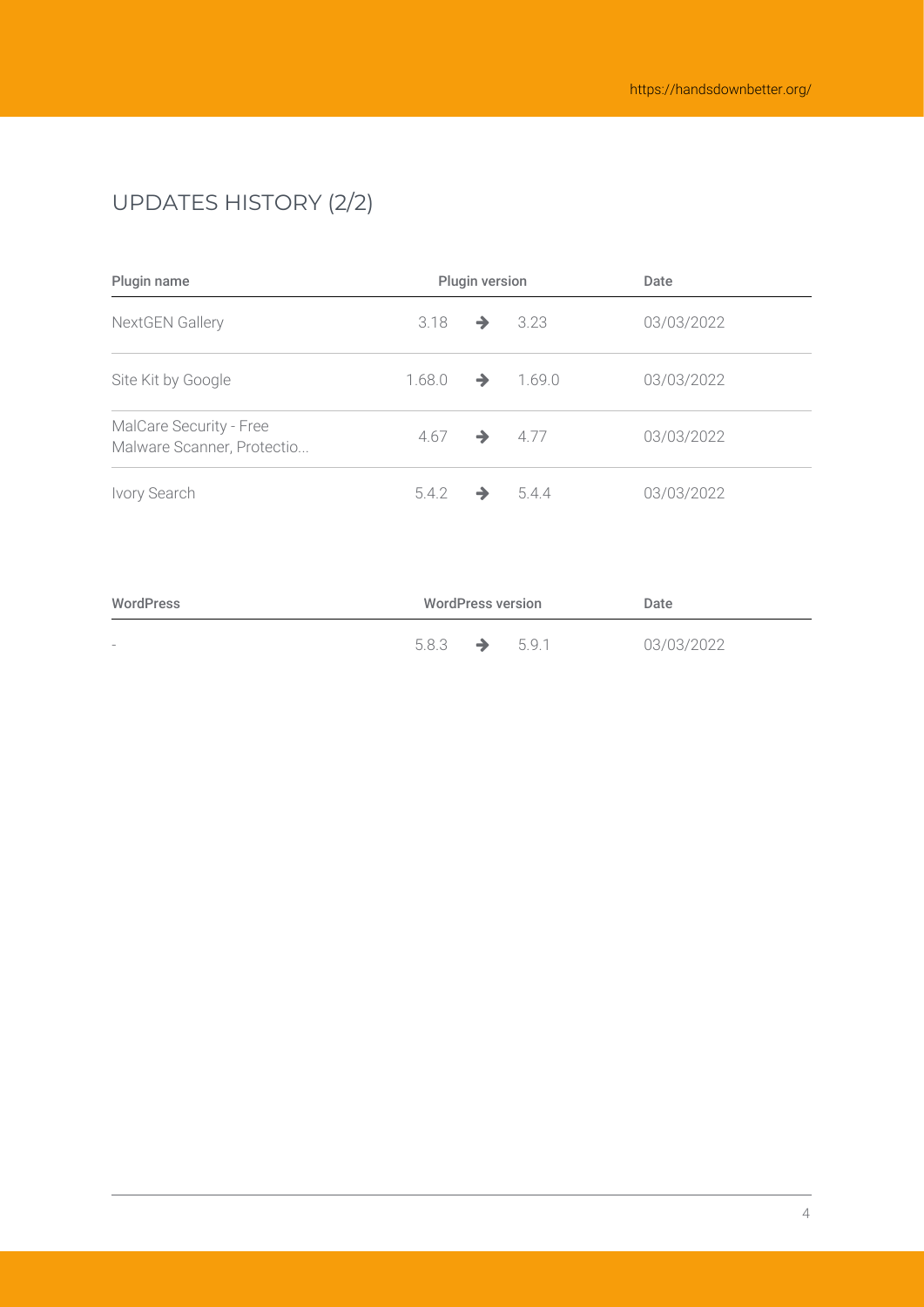## **OPTIMIZATION**



#### **DATABASE OPTIMIZATION**

Database overhead cleaned: 0 KB



#### **POST REVISIONS**

Post revisions cleaned: 8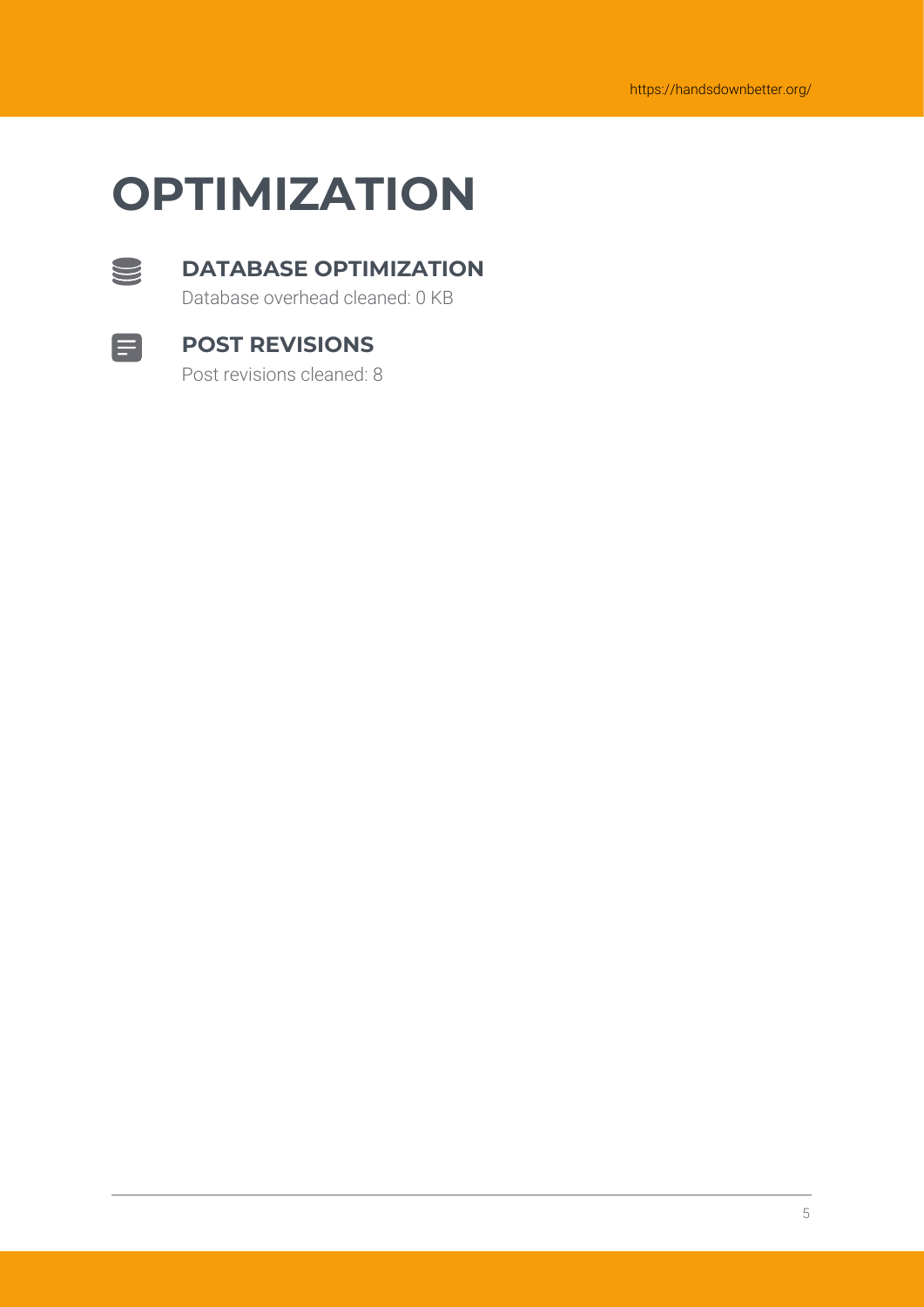# *O* PERFORMANCE



Total performance checks: **31** *03/02/2022 to 04/01/2022*

MOST RECENT SCAN *04/01/2022*

PageSpeed Grade

**A (100%) A (96%)** Previous check: 100%

PERFORMANCE OVERVIEW



Previous check: 96%

YSlow Grade

- PageSpeedGrade - YSlowGrade 100  $0 - 0 - 0 - 0 - 0 - 0 - 0 -$ 90  $\frac{1}{2} \left( \frac{1}{2} \right) \left( \frac{1}{2} \right) \left( \frac{1}{2} \right) \left( \frac{1}{2} \right) \left( \frac{1}{2} \right) \left( \frac{1}{2} \right) \left( \frac{1}{2} \right) \left( \frac{1}{2} \right) \left( \frac{1}{2} \right) \left( \frac{1}{2} \right) \left( \frac{1}{2} \right) \left( \frac{1}{2} \right) \left( \frac{1}{2} \right) \left( \frac{1}{2} \right) \left( \frac{1}{2} \right) \left( \frac{1}{2} \right) \left( \frac$ 80 ------------------------------ $70$ 60 -----------50 \_\_\_\_\_\_\_\_\_\_\_\_\_\_\_\_\_\_\_\_\_\_\_ <u>------------</u> <u> - - - - - - - - - - -</u> 40 30 20 10  $\overline{0}$ . . . . . . . . . . . . . . . . .<br>|<br>|  $\sim 10^{-1}$ Mar 7 Mar 14 Mar 21 Mar 28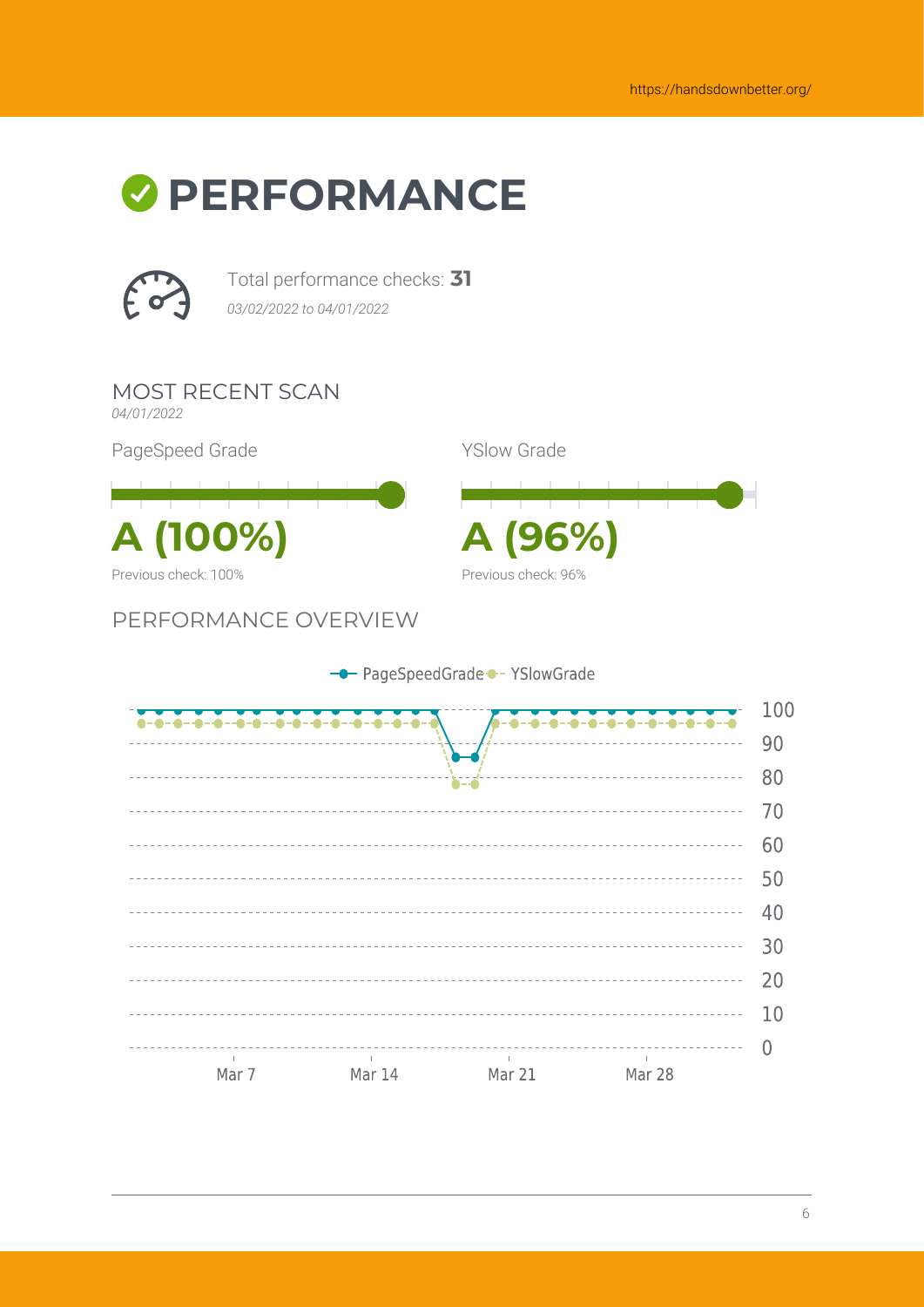## PERFORMANCE HISTORY (1/3)

| Date             | Load time | PageSpeed | YSlow   |
|------------------|-----------|-----------|---------|
| 04/01/2022 08:07 | 1.11 s    | A (100%)  | A (96%) |
| 03/31/2022 05:15 | 1.73s     | A (100%)  | A (96%) |
| 03/30/2022 05:13 | 1.08s     | A (100%)  | A (96%) |
| 03/29/2022 07:16 | 1.25s     | A (100%)  | A (96%) |
| 03/28/2022 06:46 | 1.95s     | A (100%)  | A (96%) |
| 03/27/2022 04:30 | 1.20s     | A (100%)  | A (96%) |
| 03/26/2022 05:04 | 1.60s     | A (100%)  | A (96%) |
| 03/25/2022 06:00 | 1.40s     | A (100%)  | A (96%) |
| 03/24/2022 07:33 | 1.99 s    | A (100%)  | A (96%) |
| 03/23/2022 06:35 | 1.01s     | A (100%)  | A (96%) |
| 03/22/2022 07:35 | 0.99s     | A (100%)  | A (96%) |
| 03/21/2022 06:11 | 1.30s     | A (100%)  | A (96%) |
| 03/20/2022 07:09 | 1.36s     | A (100%)  | A (96%) |
| 03/19/2022 06:05 | 2.68s     | B (86%)   | C(78%)  |
| 03/18/2022 06:48 | 2.26s     | B (86%)   | C(78%)  |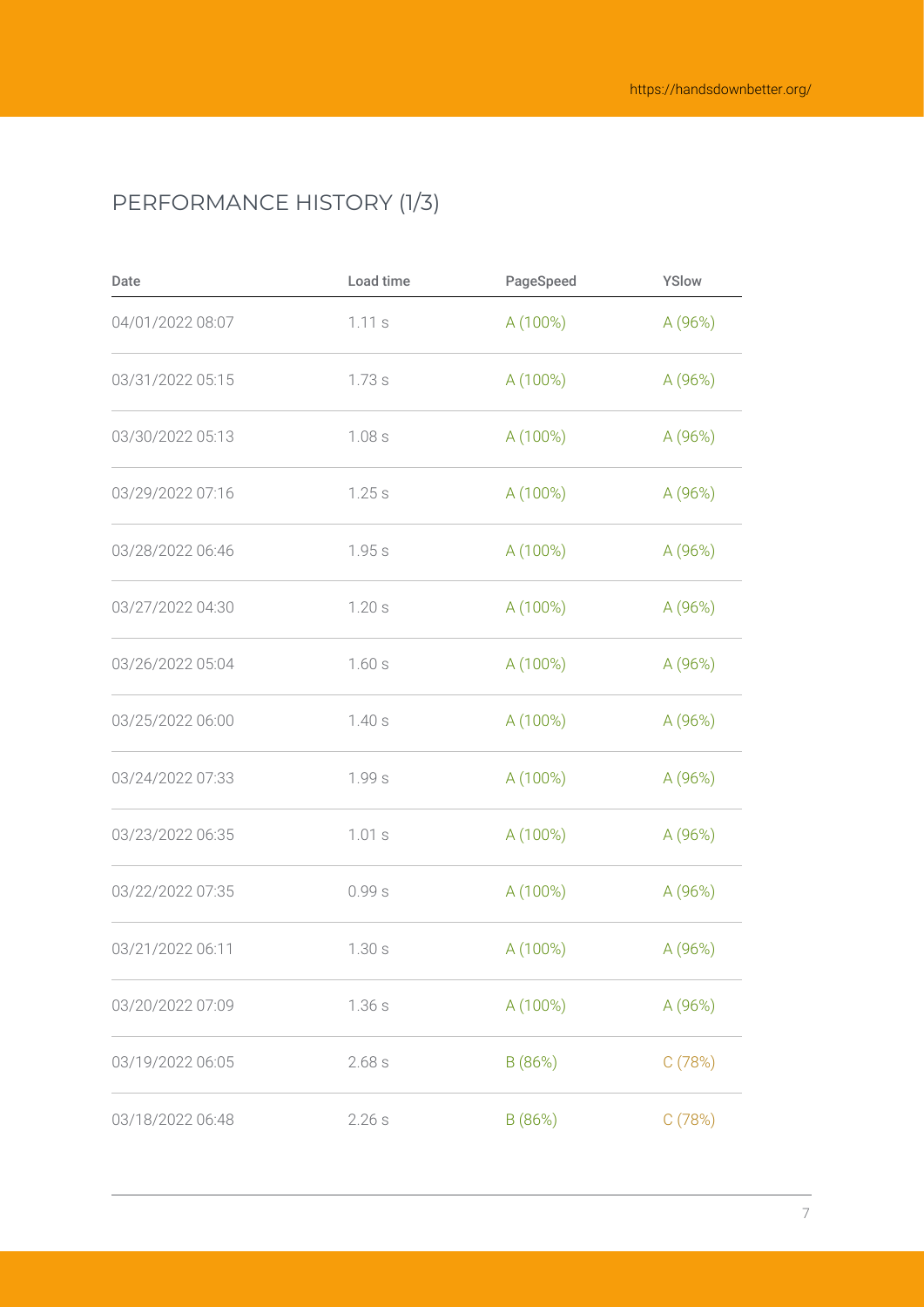## PERFORMANCE HISTORY (2/3)

| Date             | Load time | PageSpeed | YSlow   |
|------------------|-----------|-----------|---------|
| 03/17/2022 04:43 | 1.05s     | A (100%)  | A (96%) |
| 03/16/2022 05:44 | 1.37s     | A (100%)  | A (96%) |
| 03/15/2022 07:25 | 1.48s     | A (100%)  | A (96%) |
| 03/14/2022 08:01 | 1.50s     | A (100%)  | A (96%) |
| 03/13/2022 07:10 | 0.91s     | A (100%)  | A (96%) |
| 03/12/2022 04:10 | 6.00s     | A (100%)  | A (96%) |
| 03/11/2022 05:45 | 2.11 s    | A (100%)  | A (96%) |
| 03/10/2022 04:35 | 8.96 s    | A (100%)  | A (96%) |
| 03/09/2022 08:15 | 8.72 s    | A (100%)  | A (96%) |
| 03/08/2022 03:50 | 1.50s     | A (100%)  | A (96%) |
| 03/07/2022 08:10 | 6.20s     | A (100%)  | A (96%) |
| 03/06/2022 04:52 | 2.34s     | A (100%)  | A (96%) |
| 03/05/2022 05:05 | 1.64s     | A (100%)  | A (96%) |
| 03/04/2022 03:48 | 1.47s     | A (100%)  | A (96%) |
| 03/03/2022 04:53 | 1.20s     | A (100%)  | A (96%) |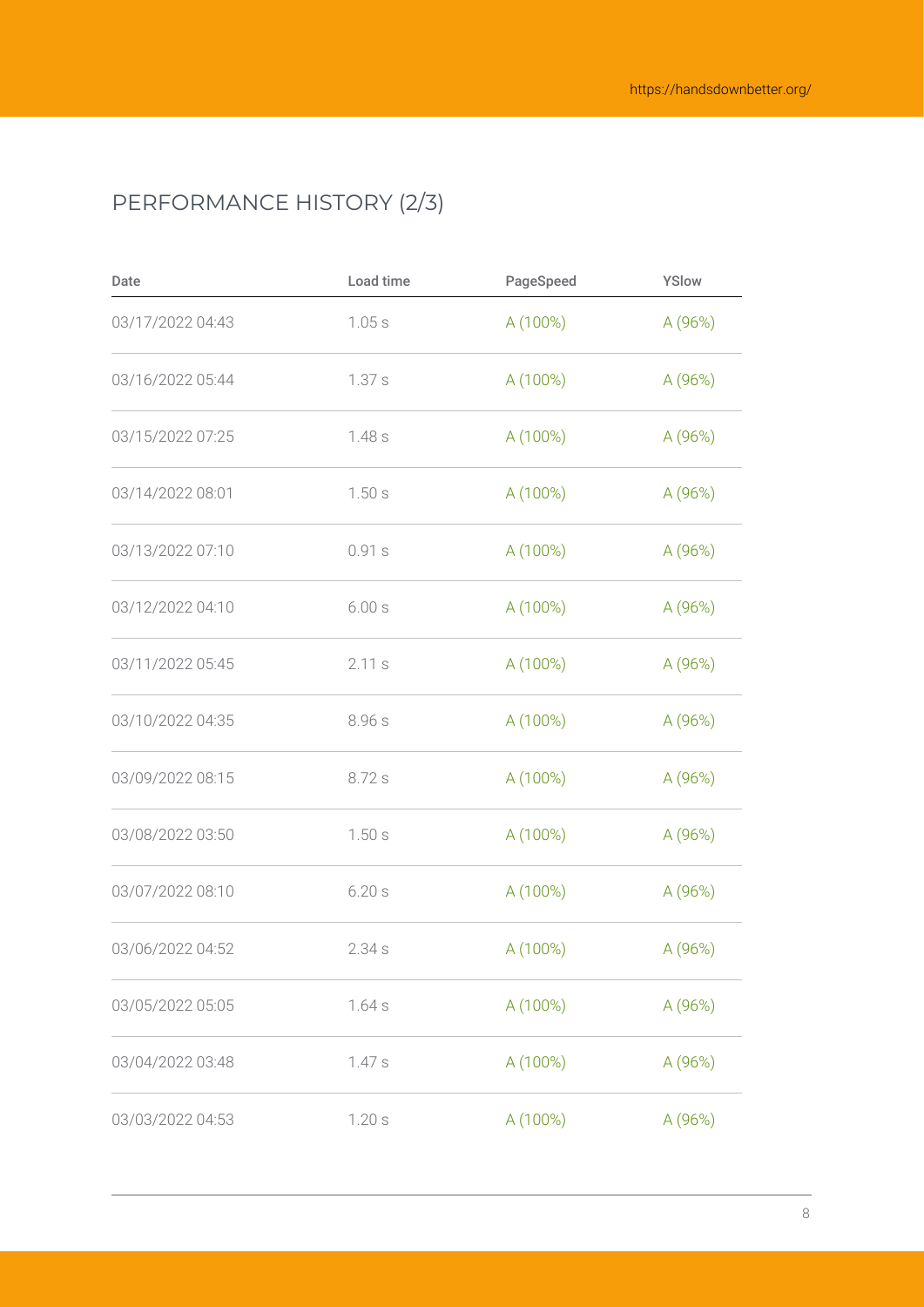## PERFORMANCE HISTORY (3/3)

| Date             | Load time | PageSpeed | YSlow  |
|------------------|-----------|-----------|--------|
| 03/02/2022 07:08 | 3.22s     | A (100%)  | A(96%) |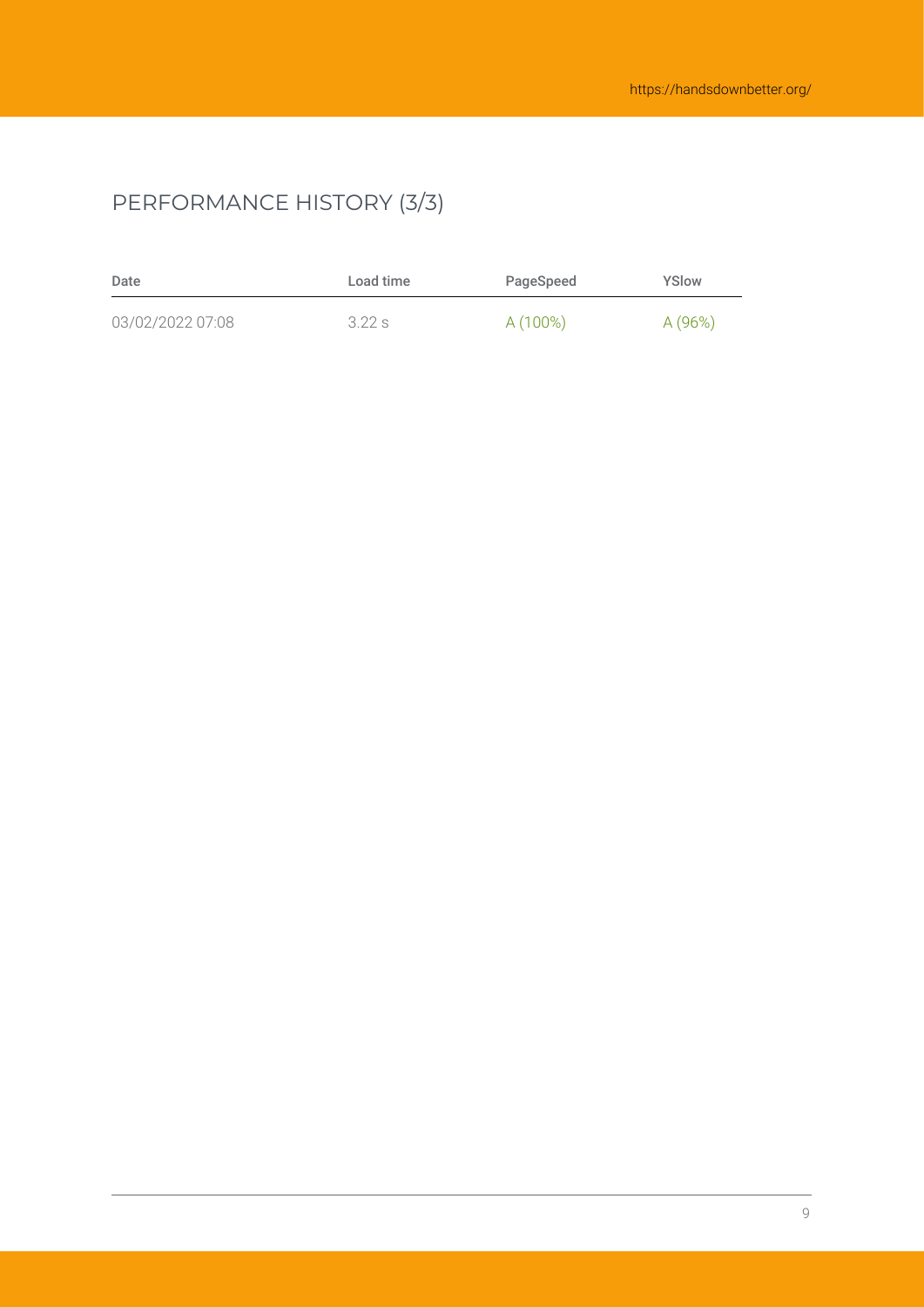



Total security checks: **31** *03/02/2022 to 04/01/2022*

#### MOST RECENT SCAN

*04/01/2022*

| Status:        | - Clean |                  |                    |  |
|----------------|---------|------------------|--------------------|--|
| Malware: Clean |         | Web Trust: Clean | Vulnerabilities: 0 |  |

#### SECURITY SCAN HISTORY (1/3)

| Date            | <b>Malware</b> | Vulnerabilities | <b>Web Trust</b> |
|-----------------|----------------|-----------------|------------------|
| 04/01/2022 6:03 | Clean          | Clean           | Clean            |
| 03/31/2022 7:36 | Clean          | Clean           | Clean            |
| 03/30/2022 5:31 | Clean          | Clean           | Clean            |
| 03/29/2022 5:30 | Clean          | Clean           | Clean            |
| 03/28/2022 5:36 | Clean          | Clean           | Clean            |
| 03/27/2022 4:30 | Clean          | Clean           | Clean            |
| 03/26/2022 4:35 | Clean          | Clean           | Clean            |
| 03/25/2022 8:07 | Clean          | Clean           | Clean            |
| 03/24/2022 8:00 | Clean          | Clean           | Clean            |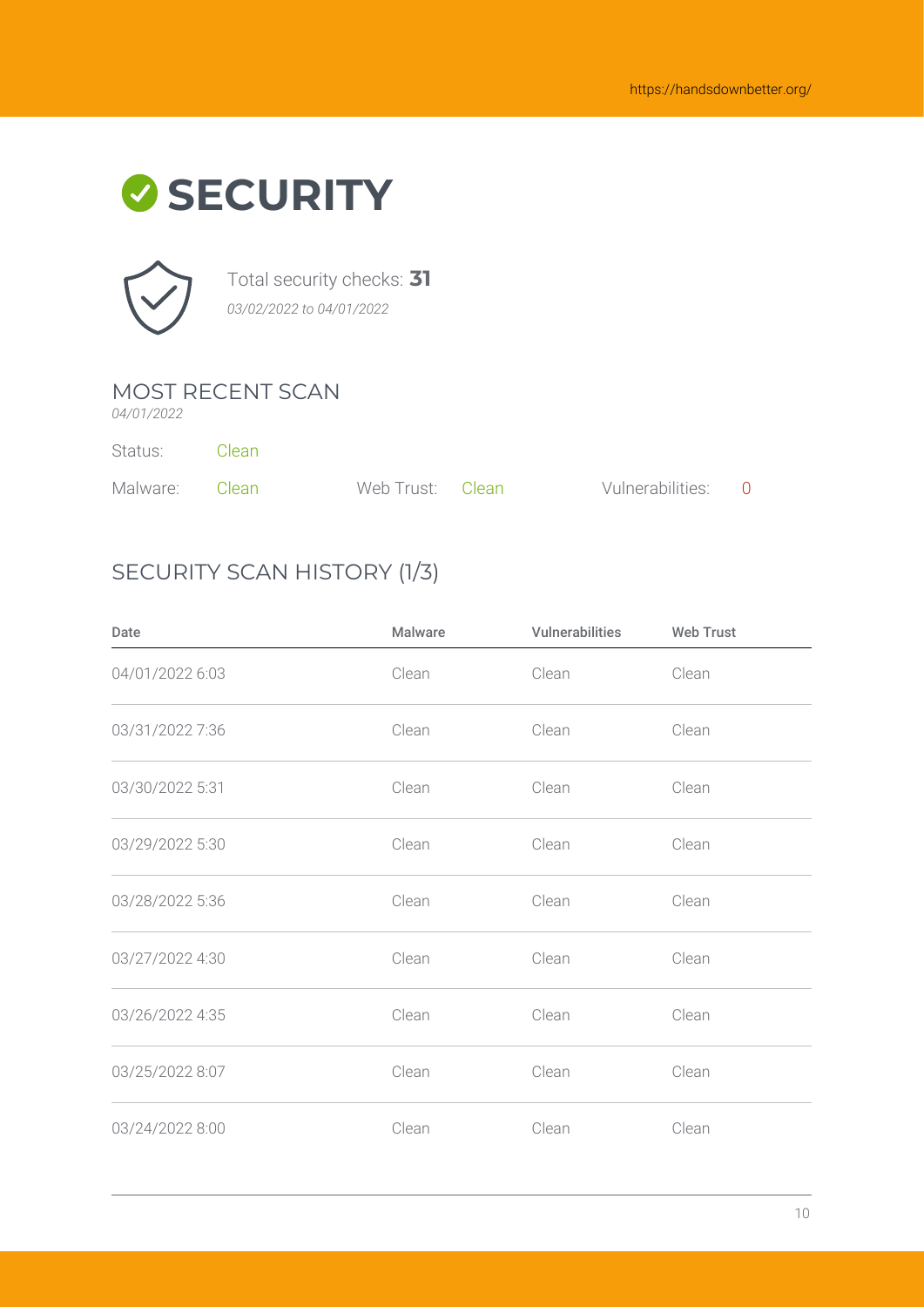## SECURITY SCAN HISTORY (2/3)

| Date            | <b>Malware</b> | Vulnerabilities | <b>Web Trust</b> |
|-----------------|----------------|-----------------|------------------|
| 03/23/2022 7:31 | Clean          | Clean           | Clean            |
| 03/22/2022 3:30 | Clean          | Clean           | Clean            |
| 03/21/2022 7:30 | Clean          | Clean           | Clean            |
| 03/20/2022 4:33 | Clean          | Clean           | Clean            |
| 03/19/2022 5:03 | Clean          | Clean           | Clean            |
| 03/18/2022 3:31 | Clean          | Clean           | Clean            |
| 03/17/2022 7:33 | Clean          | Clean           | Clean            |
| 03/16/2022 8:03 | Clean          | Clean           | Clean            |
| 03/15/2022 6:33 | Clean          | Clean           | Clean            |
| 03/14/2022 4:04 | Clean          | Clean           | Clean            |
| 03/13/2022 8:43 | Clean          | Clean           | Clean            |
| 03/12/2022 6:39 | Clean          | Clean           | Clean            |
| 03/11/2022 2:35 | Clean          | Clean           | Clean            |
| 03/10/2022 8:03 | Clean          | Clean           | Clean            |
| 03/09/2022 4:00 | Clean          | Clean           | Clean            |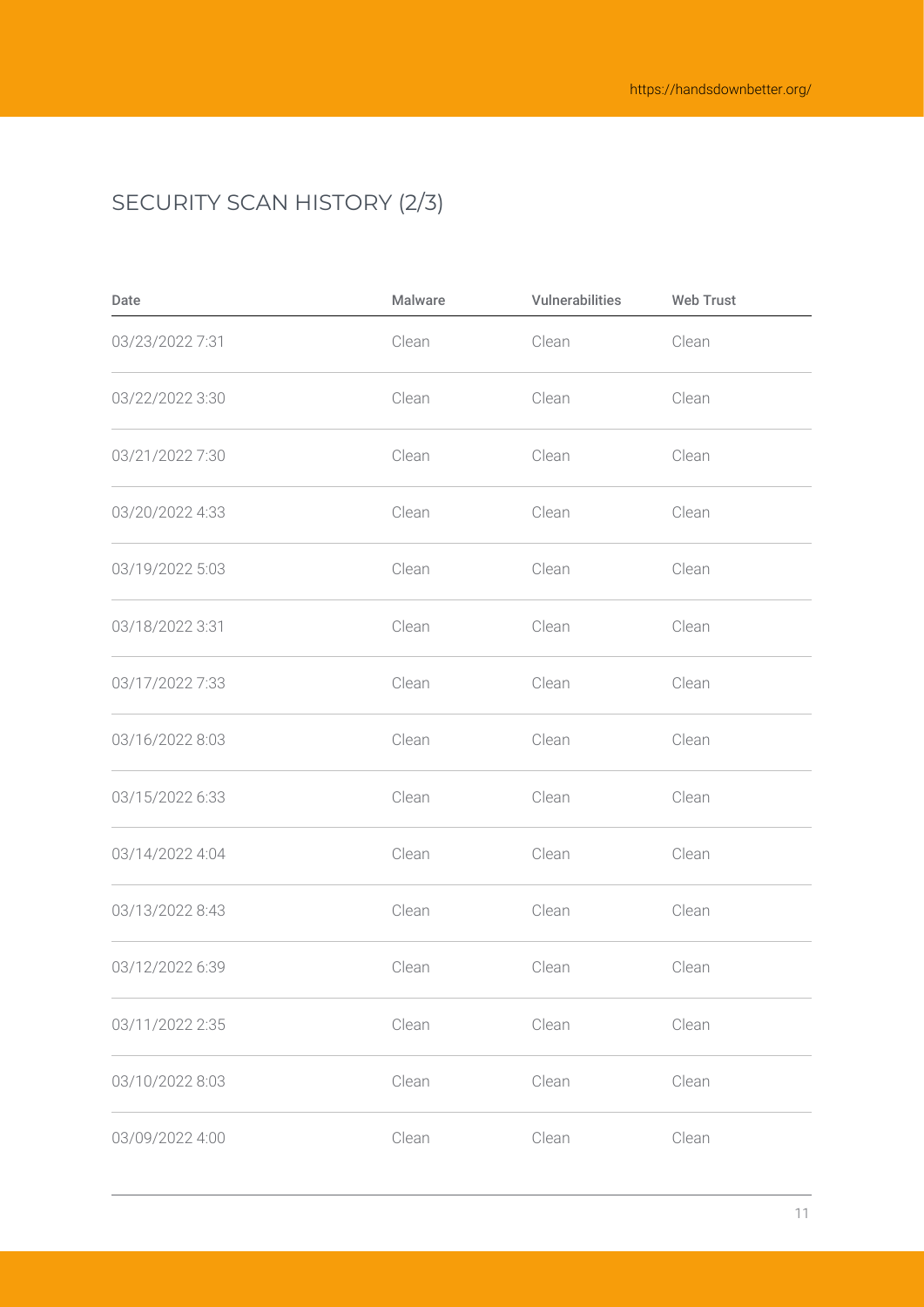## SECURITY SCAN HISTORY (3/3)

| Date            | <b>Malware</b> | Vulnerabilities | <b>Web Trust</b> |  |
|-----------------|----------------|-----------------|------------------|--|
| 03/08/2022 3:32 | Clean          | Clean           | Clean            |  |
| 03/07/2022 8:43 | Clean          | Clean           | Clean            |  |
| 03/06/2022 6:03 | Clean          | Clean           | Clean            |  |
| 03/05/2022 7:30 | Clean          | Clean           | Clean            |  |
| 03/04/2022 5:05 | Clean          | Clean           | Clean            |  |
| 03/03/2022 4:03 | Clean          | Clean           | Clean            |  |
| 03/02/2022 6:30 | Clean          | Clean           | Clean            |  |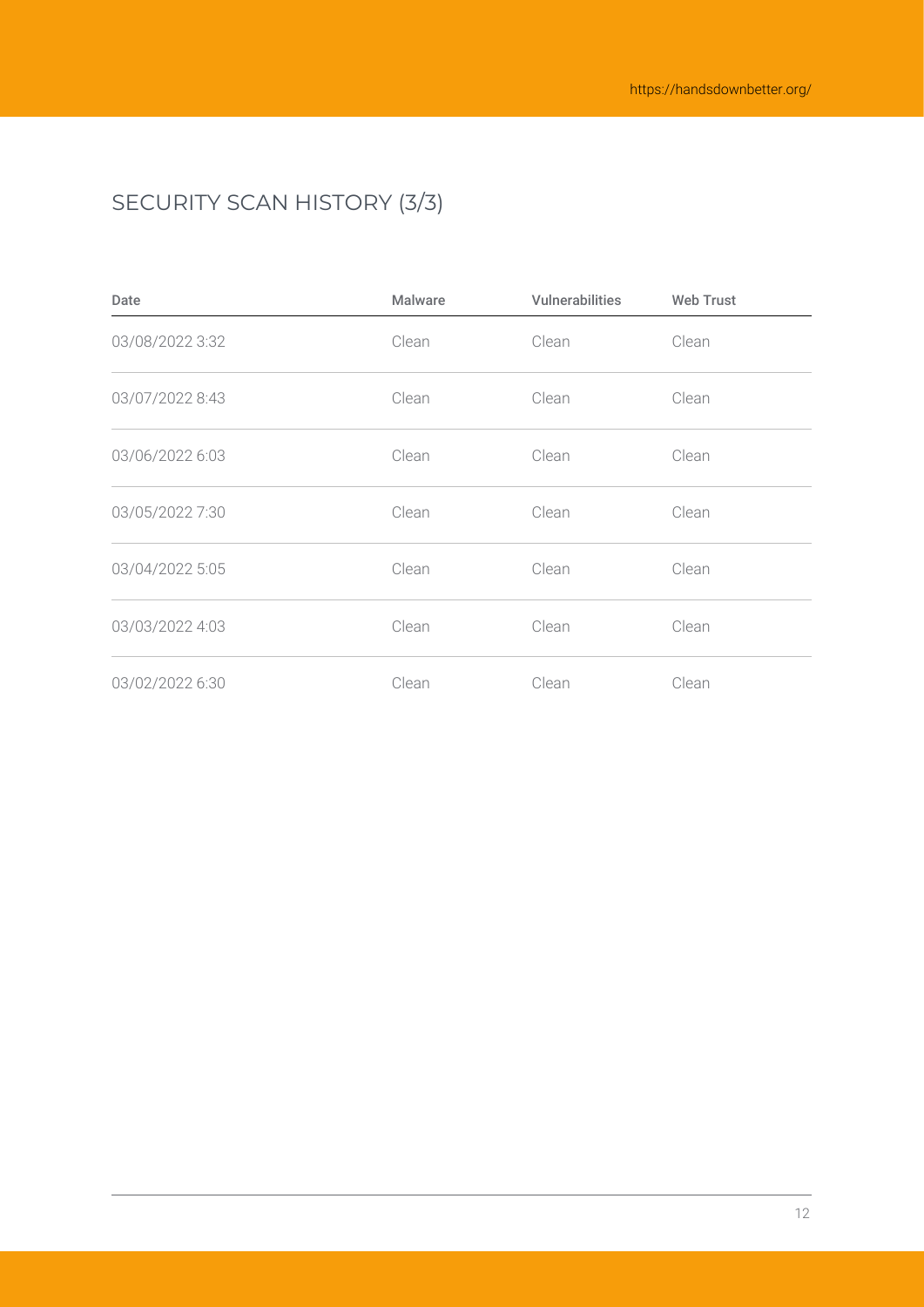



Traffic up by: **4.5%** *03/02/2022 to 04/01/2022*



#### SESSIONS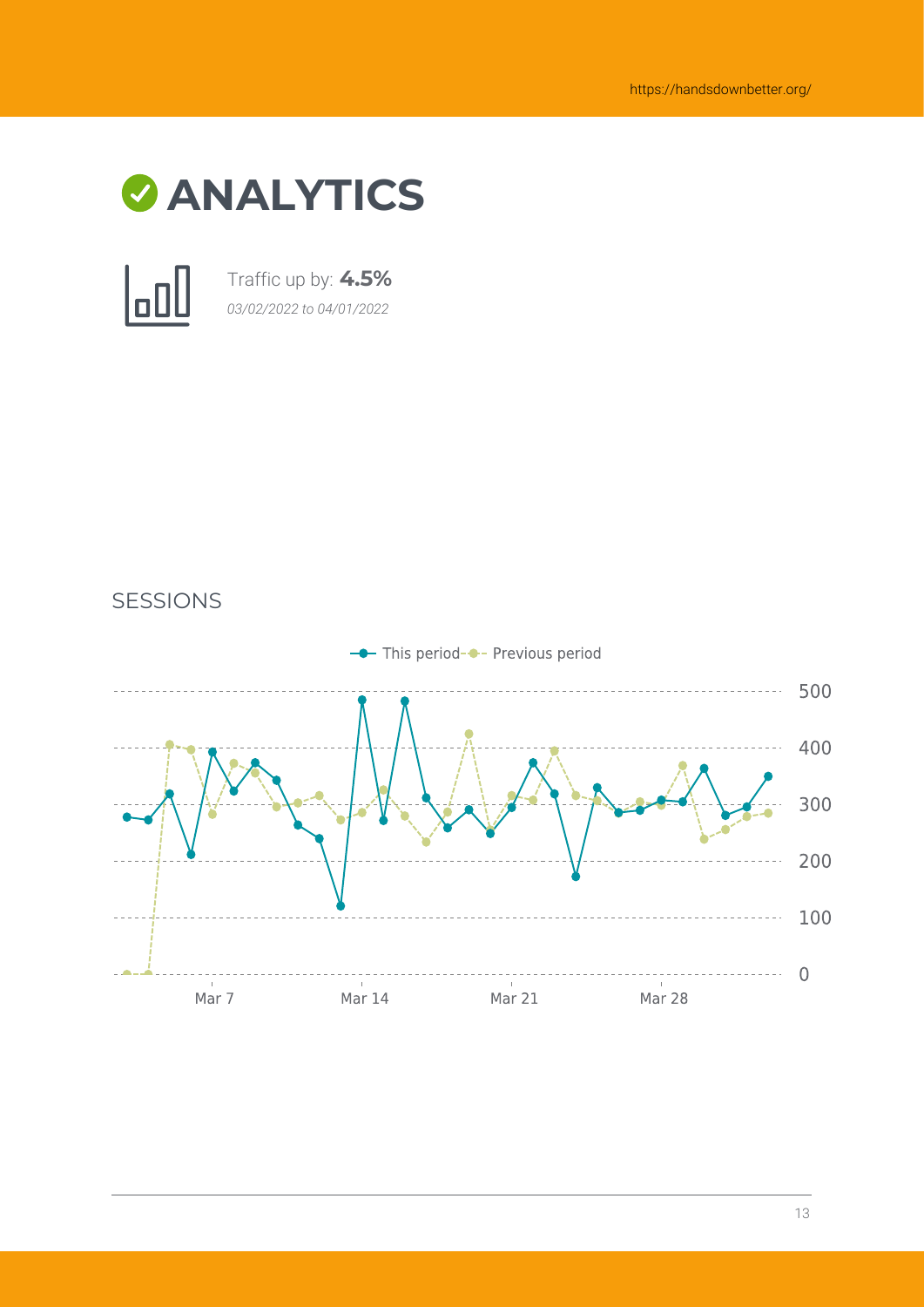

*03/02/2022 to 04/01/2022*

Backups created: **30** Total backups available: **90**

#### LATEST BACKUPS





Backup size 975.7MB



 $(\bullet\bullet\bullet)$ Published posts 36

Approved comments  $\bigcap$ 

WordPress version

i, Active Theme ACA Hands Down



Active Plugins 20